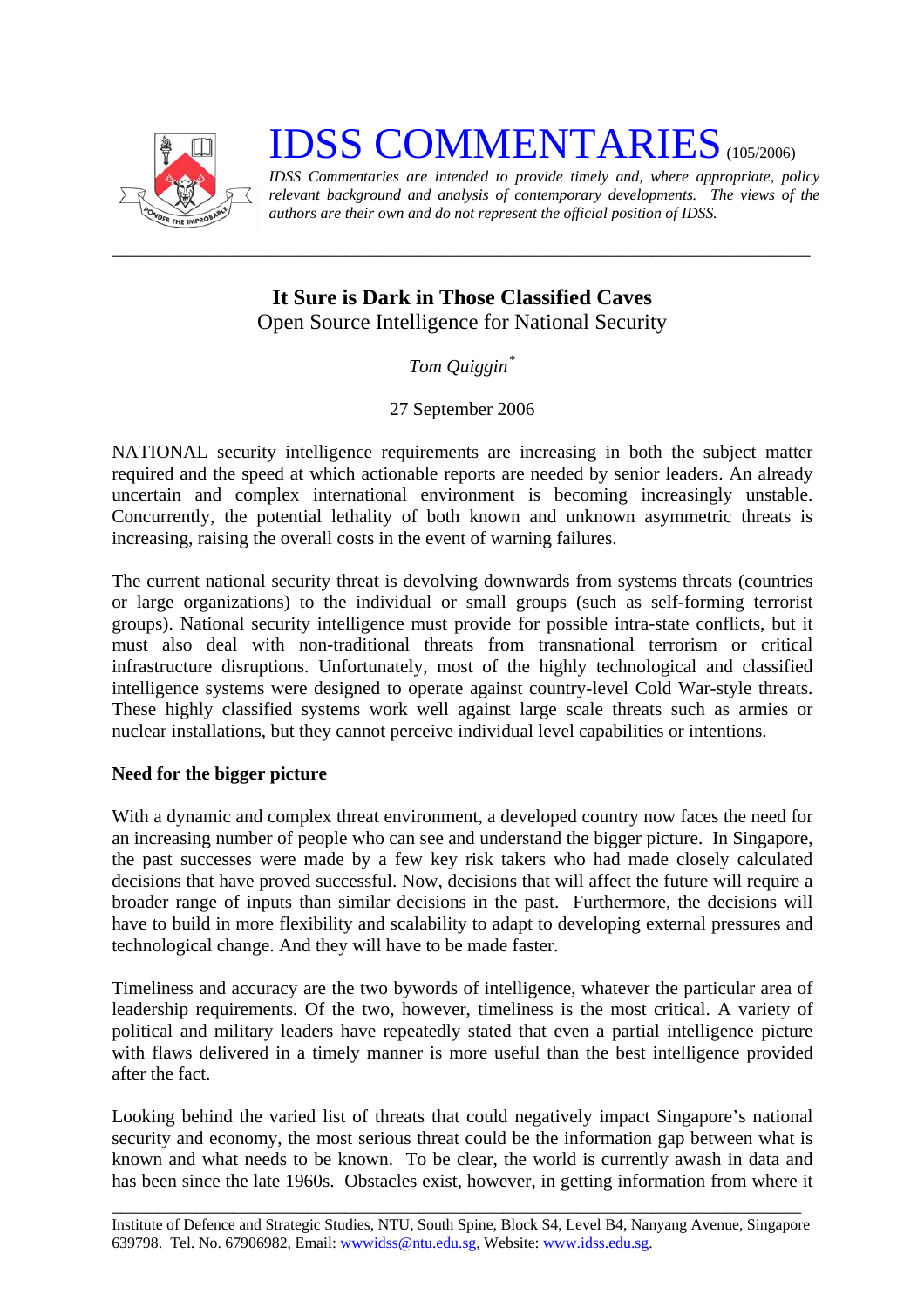is, to where it is needed in a timely manner. A series of technological promises of the past have not fixed this problem, or at least not in governments.

#### **Secrecy as a Liability**

A globally observed obstacle to good intelligence is the obsession with secrecy. Repeated indications are that some 75% to 90% of classification is used to protect "turf" and reputations. Only a small minority of the information actually needs to be classified to protect sources, agents, or to prevent potential damage to the interest of the state. One result of overclassification is the building of bureaucratic bunkers or caves. In order to protect their classified information, bureaucrats build compartmented systems that in effect, cut off them off from the rest of the world.

A recent American case demonstrates how "dark" it can be in the bureaucratic caves of intelligence. In June of 2006, US government officials loudly complained that the New York Times reported the tracking of terrorist financial information. They believed that this would compromise efforts to track terrorists by alerting them to the fact they were being tracked. Most open source intelligence analysts and research institutions know that terrorists are aware they are being tracked. Terrorists have resorted to recruiting proxies, they are shying away from registered charities, they use non-formal transfer methods and they are increasingly selffinanced either with their own funds legally obtained or through crime such as credit card fraud. The New York Times story, while wrapped up in the mystique of secrecy and intelligence, was reporting old news.

The products produced by classified agencies are also frequently beaten out by non-classified sources when they compete head to head. Various experiments in the past have embarrassed the classified intelligence communities badly. Even former US Joint Chiefs Chairman and former Secretary of State Colin Powell made a damning statement when he stated: "I preferred the Early Bird with its compendium of newspaper stories to the President's Daily Brief, the CIA's capstone daily product."

## **Closing the Gap – Open Source Intelligence**

Open Source Intelligence (OSINT) can fill in most of the gaps immediately and at low cost. OSINT in not just open source information nor is it a substitute for all source analysis. OSINT is a distinct analytical process that integrates human expertise and open source information to produce policy relevant or actionable intelligence. If done correctly, it is as rigorous and timely as any other intelligence source. Currently, the majority of information and expertise are in the private sector – not government and the trend is growing towards more private sector dominance.

OSINT is particularly well-suited to national security work, even though it lacks the "cool factor" of classified intelligence and is seen as a threat by many centralized bureaucracies. Why is OSINT so well-suited to national security asymmetric threats? There are six main reasons:

1. Many of the contingences or surprises that arise tend to do so in both geographic and thematic areas that are not covered by classified sources, but the government leaders will need the information anyway. The expertise required usually exists in the private sector.

2. OSINT allows for a greater flexibility when dealing with politicians, bureaucrats, foreign